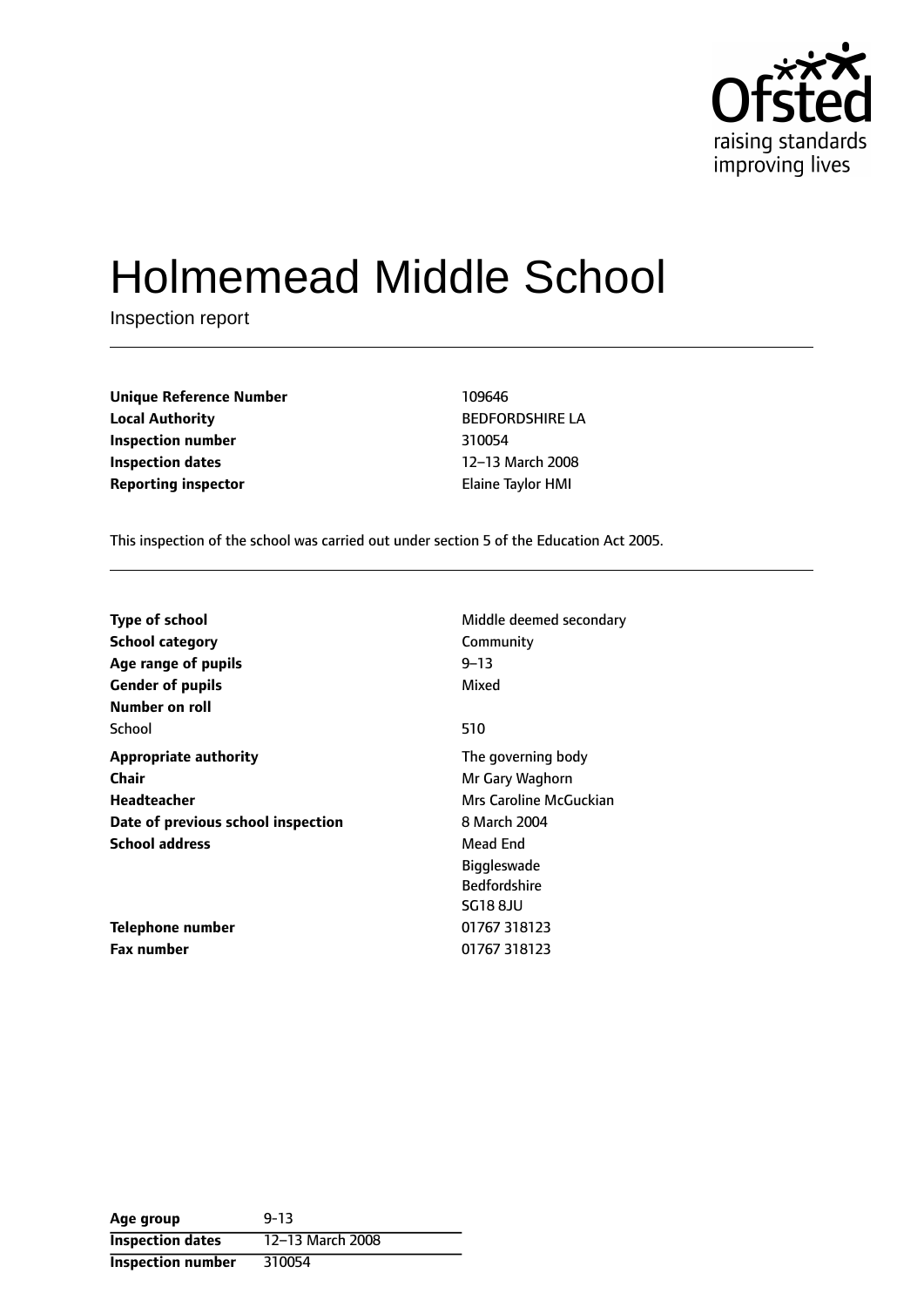.

© Crown copyright 2008

#### Website: www.ofsted.gov.uk

This document may be reproduced in whole or in part for non-commercial educational purposes, provided that the information quoted is reproduced without adaptation and the source and date of publication are stated.

Further copies of this report are obtainable from the school. Under the Education Act 2005, the school must provide a copy of this report free of charge to certain categories of people. A charge not exceeding the full cost of reproduction may be made for any other copies supplied.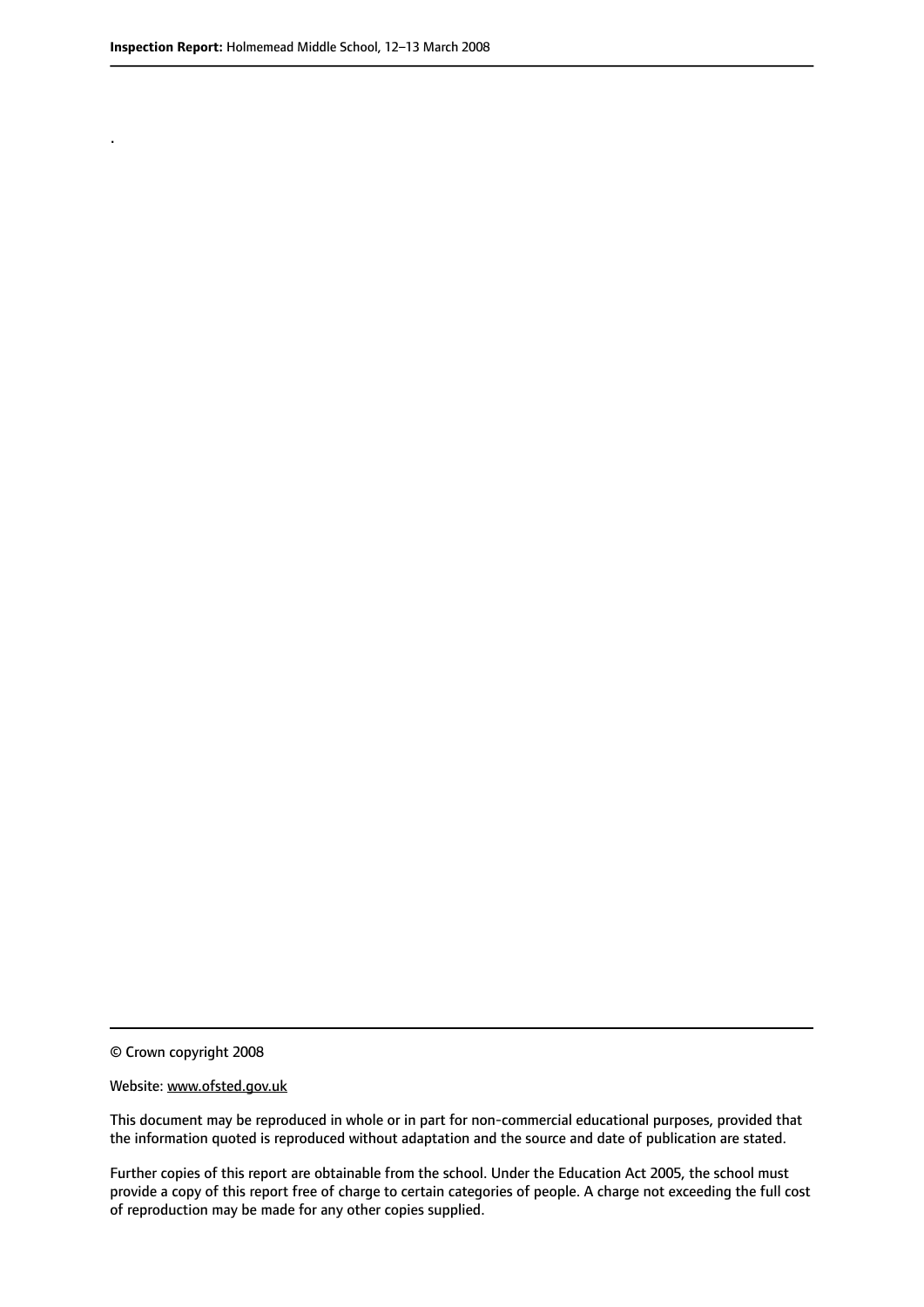### **Introduction**

The inspection was carried out by one of Her Majesty's Inspectors and two Additional Inspectors.

### **Description of the school**

The school is situated on the outskirts of Biggleswade. It is larger than average and oversubscribed. Fewer pupils than average are eligible for free school meals and fewer are from minority ethnic groups than found nationally. The proportion with English as an additional language is low but rising. The percentage of pupils with learning difficulties and/or disabilities is slightly above average. The school has achieved the National Healthy Schools, Artsmark silver and Investors in People awards. Pupils from a nearby school for children with language and communication difficulties join many activities in the school. The school is currently being led by the acting headteacher. A new headteacher has been appointed and will take up the post in September.

### **Key for inspection grades**

| Grade 1 | Outstanding  |
|---------|--------------|
| Grade 2 | Good         |
| Grade 3 | Satisfactory |
| Grade 4 | Inadequate   |
|         |              |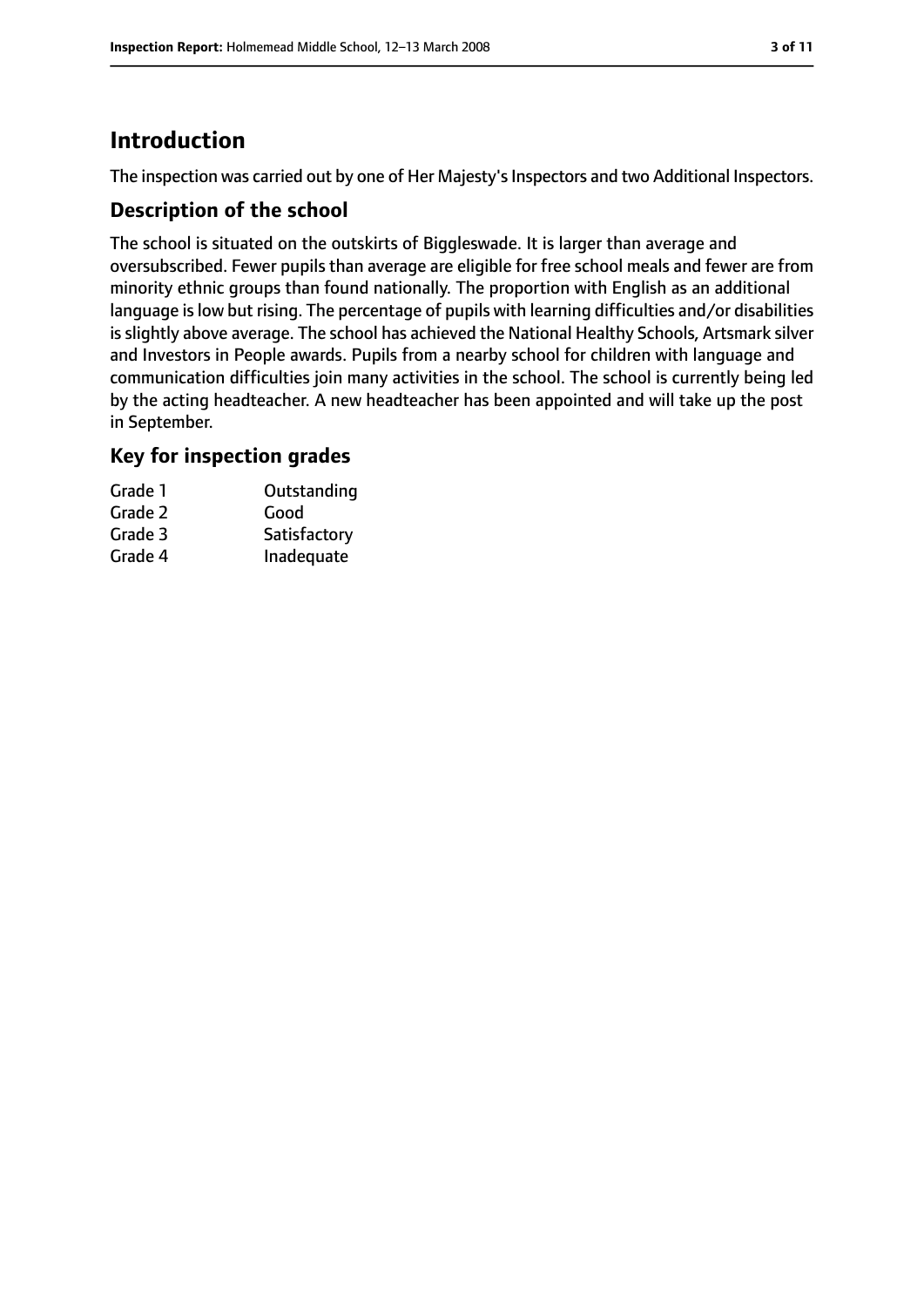### **Overall effectiveness of the school**

#### **Grade: 3**

This is a satisfactory and improving school with some good features. Its strengths lie in the way the school enables pupils to make good progress in their personal development and the good quality of care it provides. Parents are very positive about the school. Their views are reflected in these words from one of the questionnaires: 'We congratulate Holmemead on the quality of education provided, giving our children a firm base on which to build their futures'.

Achievement is satisfactory. When pupils enter the school midway through Key Stage 2, their standards are below average. They make slow progress to the end of the key stage, but then progress improves in Years 7 and 8 so that, by the end of their time in the school, they have made satisfactory progress overall and standards are in line with expectations. This satisfactory achievement is the outcome of teaching and learning that are sound overall, but weaker for the younger pupils. Some teaching is good and, when this is the case, pupils are enthusiastic learners. However, some is inadequate and, when this is the case, pupils make unsatisfactory progress. In many of these lessons, the unsatisfactory behaviour of some pupils disrupts the learning of others and is not effectively managed by the teacher. This disruption occurs mainly when pupils lose interest because the work provided is either too hard or too easy.

The curriculum meets statutory requirements and has undergone significant review in the last year, particularly with a view to forging better links between subjects in Years 5 and 6. There is a good range of well-supported after-school clubs, especially in sport and the arts. These contribute well to pupils' personal development and the pride they have in their school. Pupils receive good quality pastoral care from committed staff, who provide effective support for their individual needs. Pupils feel safe in school because they trust the adults and are confident of their prompt help when problems occur. Any instances of bullying and racism are dealt with well. Arrangements to support pupils transferring into the school are a strength. These help pupils to settle quickly and are recognised by parents as beneficial. For example, one parent wrote: 'My son had a tough start from nursery onwards, but Holmemead has made him a great, confident young boy.'

Pupils have a clear understanding of how to adopt a healthy lifestyle through their involvement in the National Healthy Schools programme, and they are keen to participate in sports. Pupils are proud that their suggestions, through the work of the school council, have brought about improvements in the school. They are developing self-confidence and a range of additional skills, such as those seen in information and communication technology (ICT) and design technology (DT), to provide them with a good preparation for secondary education and the world of work beyond.

Leadership and management are satisfactory. The acting headteacher and the deputy headteacher have steered the school through a period of considerable uncertainty and created a positive atmosphere. There are better systems for monitoring its work. These systems are still developing, but self-evaluation is now accurate. The middle leaders in the school are taking an increasing amount of responsibility for monitoring the work of their teams and appropriate training is being provided to support those with less experience. Improvements made since the last inspection, especially in tackling underperformance in mathematics, indicate that the school has good capacity to continue to improve.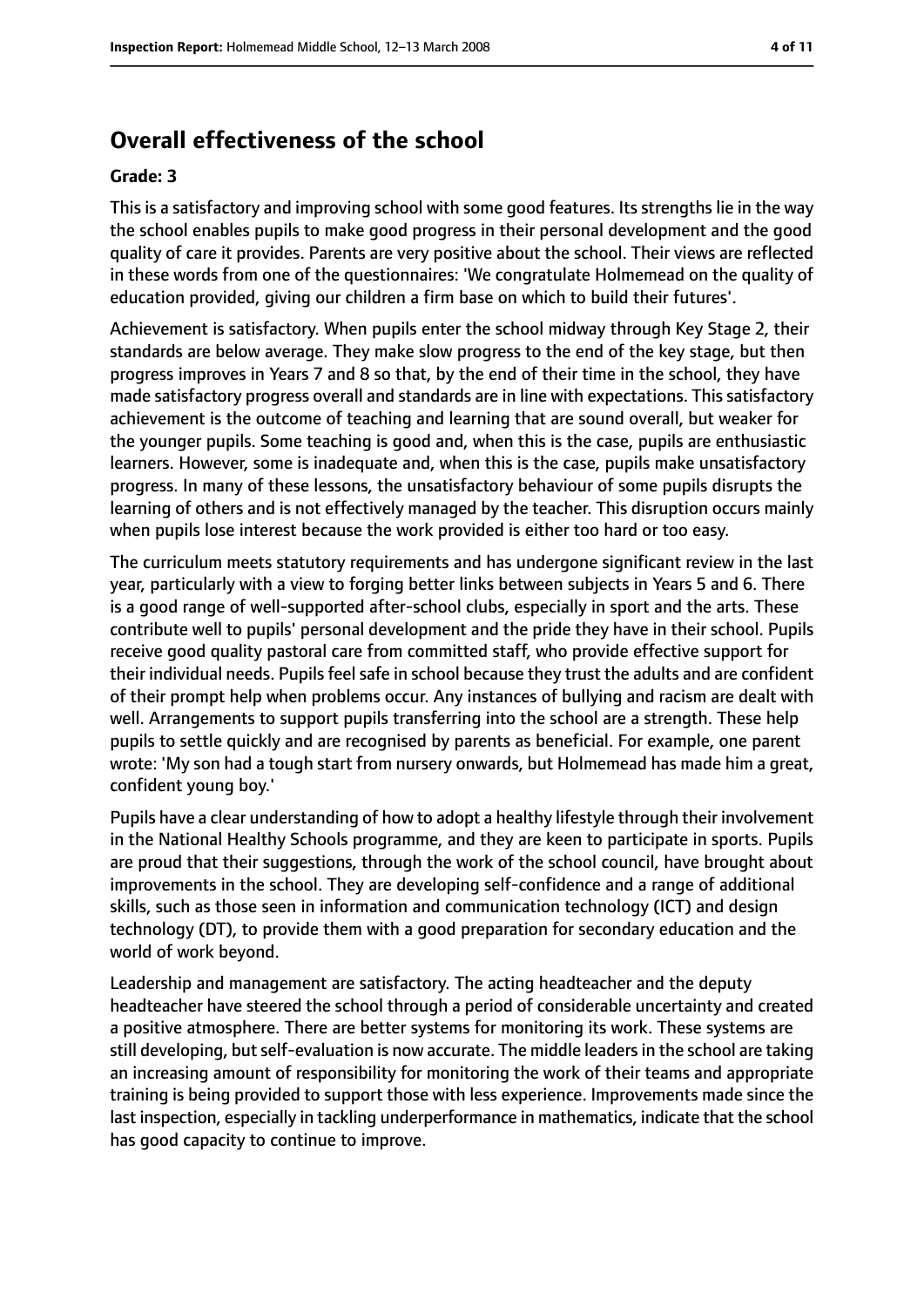### **What the school should do to improve further**

- Ensure that all teachers provide activities in lessons that create suitable challenge for all pupils.
- Support middle leaders in developing the skills necessary to monitor and evaluate the work of their teams.
- Ensure that all staff use a consistent approach in lessons to managing behaviour that is disruptive to learning.

A small proportion of schools whose overall effectiveness is judged satisfactory but which have areas of underperformance will receive a monitoring visit by an Ofsted inspector before their next section 5 inspection.

### **Achievement and standards**

#### **Grade: 3**

In national tests at the end of Year 6 in 2007, standards were broadly average in English and science but below average in mathematics. Successful strategies developed to raise achievement in science are now being used in other subject areas and particularly in mathematics, where attainment has been particularly weak. School information indicates that these measures are already having a positive impact, with pupils on track to meet the targets set for them. There is no significant difference between the achievement of boys and girls. Pupils who need additional help with their work make satisfactory and improving progress. Those pupils identified as gifted or talented benefit from more opportunities to extend their learning outside lessons, but are not always challenged enough in lessons. Increasingly thorough analysis of the information collected by the school on the progress pupils are making enables interventions to be focussed where they are needed most. Standards of work in personal, social, health and citizenship education (PSHCE), physical education, art and DT are above national expectations. They are broadly average in the rest, including ICT.

### **Personal development and well-being**

#### **Grade: 2**

Pupils' personal development is good. The school is a calm environment where pupils feel safe. Relationships are good and teachers and support assistants help pupils to grow in self-esteem and confidence. Pupils speak enthusiastically about the school and say they feel valued as members of the community. Spiritual, moral, social and cultural development is good. Spiritual development is strongly supported by daily acts of collective worship and trips abroad help pupils to develop their appreciation of other cultures. Pupils behave well when moving around the school; however, overall behaviour is only satisfactory because of the unruly behaviour in some classes. Most pupils enjoy school, as shown by their above average attendance. Pupils make a good contribution to the smooth running of the school by, for instance, acting as assistants in the ICT department and through the 'Big Buddy' programme. They help with the appointment process for new staff and work hard to help those less fortunate through fund-raising in the local community.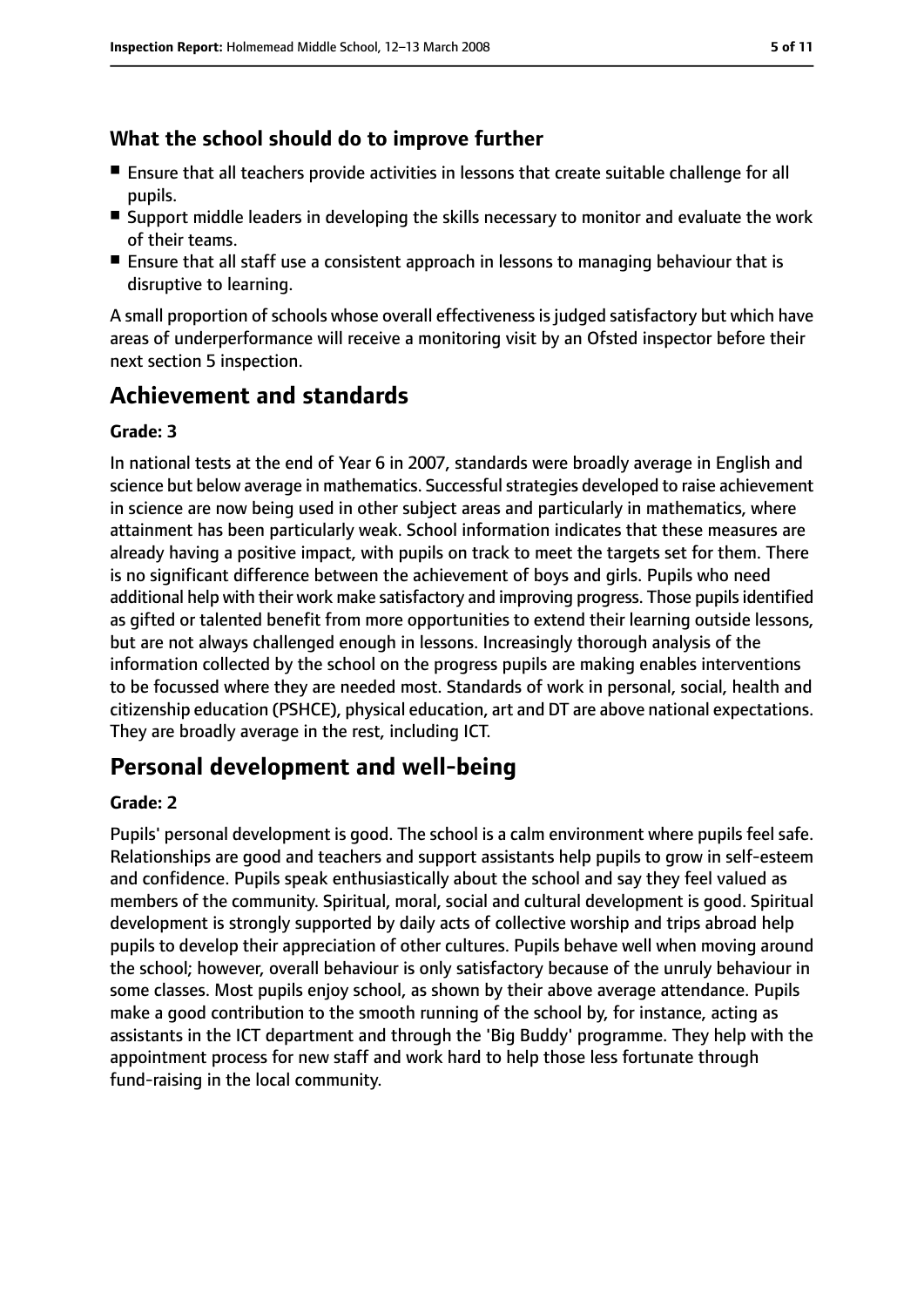### **Quality of provision**

### **Teaching and learning**

#### **Grade: 3**

The quality of teaching and learning is satisfactory and this is reflected in the sound progress made by pupils across the school. However, whilst some teaching is good, there is also some that is inadequate. In the best lessons, good planning ensures that varied activities engage and interest pupils. Teachers' marking celebrates progress made and signpostsfuture improvement. Teaching assistants support learners who require additional help well and higher attaining learners have suitable activities provided for them. Pupils say they enjoy such lessons and relationships and behaviour are positive, reflecting the good personal development. In too many lessons however, expectations are lower, teacher talk dominates and planning is not detailed enough. Work is not matched well to the different needs of individuals, with a lack of challenge for the more able. Questioning does not stretch pupils' understanding and hence learning is less secure. In these lessons, pupils lose interest and their behaviour deteriorates.

#### **Curriculum and other activities**

#### **Grade: 3**

The curriculum in Years 5 and 6 increasingly links subjects together and places an increasing emphasis upon the key skills of literacy, numeracy and ICT. Classes are taught predominately by the form tutor, which aids transition from partner lower schools, with specialist input increasing as they move up the school. The classroom use of ICT has improved since the last inspection. There is not enough variety of content, resources or activities in much of the curriculum, especially at Key Stage 2. However, the school is beginning to improve thissituation. This will enable the needs of all pupils, especially the higher attaining learners, to be met more fully. Education for health and safety is satisfactory and the school makes good use of visits and visitors to enrich the curriculum. In Key Stage 3, the programme for PSHCE covers aspects of careers education. Working in collaboration with the Connexions service and through the school library, pupils are helped to think about their future career options.

#### **Care, guidance and support**

#### **Grade: 2**

The school follows good and well-monitored procedures to ensure pupils' safety. Teachers and outside agencies work well together to support pupils with additional learning needs. Family learning events and an improved reporting system help parents to support their children. Good and rigorous procedures for child protection, risk assessments and for medical and emergency aid are understood by all staff. Pupils' are well supported and guided academically because arrangements for tracking and assessing progress are good. A new system for setting and reviewing targets is already providing pupils with a clearer understanding of how to improve their work. Analysis of attendance and behaviour is thorough and a system to promote good attitudes through a merit system has been introduced.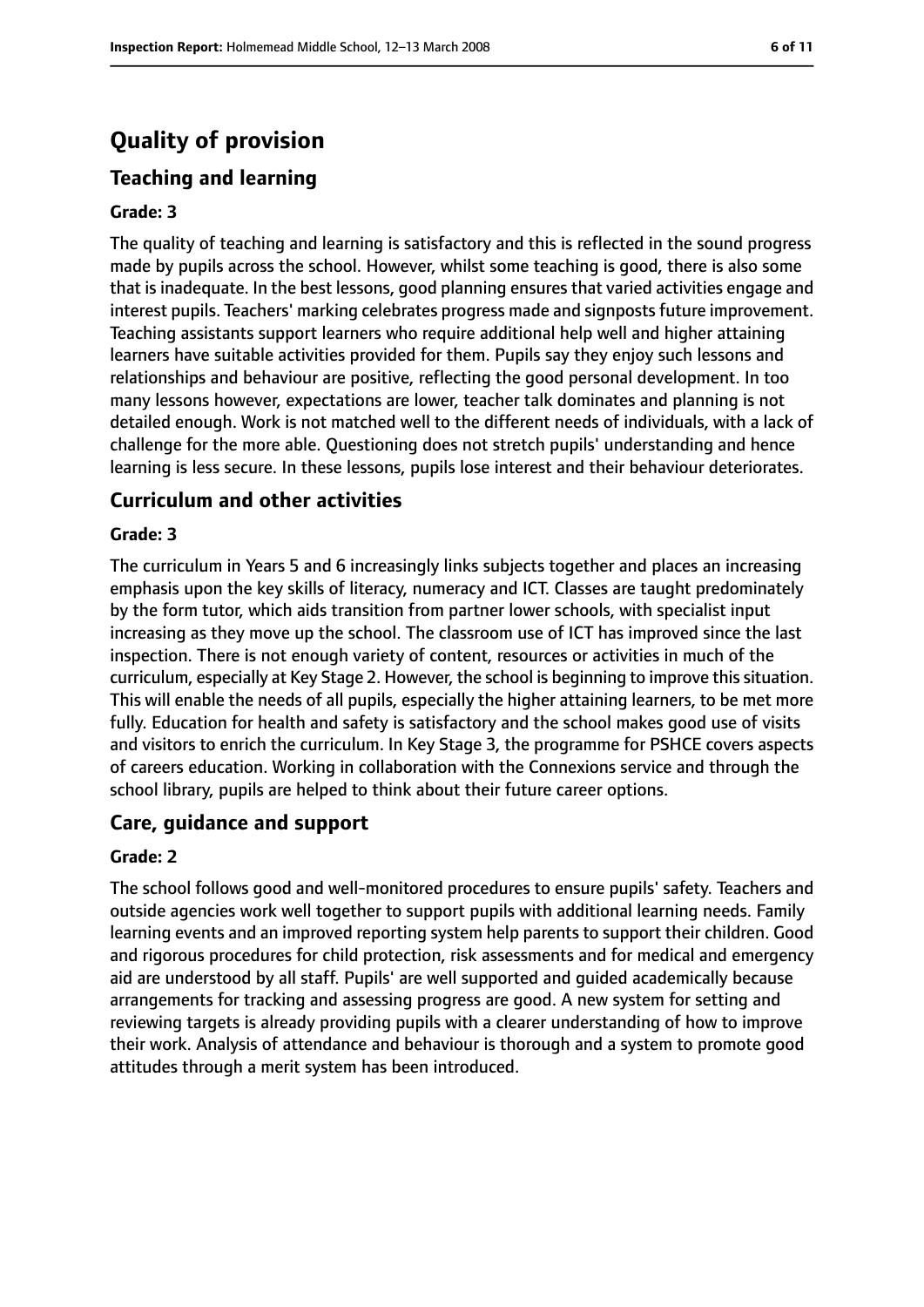### **Leadership and management**

#### **Grade: 3**

Leadership and management are satisfactory. The school uses a range of techniques to monitor its work, which include regular lesson observations by senior leaders, scrutiny of pupils' work and pupil shadowing. Subject leaders contribute satisfactorily to this process by producing their own departmental self-evaluation reports. There is some variability in the quality of middle leadership, but appropriate training and mentoring for these staff is in place. Staffing difficulties have limited their opportunities to observe teachers in their areas, but clear plans are in place to address this next year. The governors support and challenge the school well and bring a wealth of useful expertise to their work. They give of their time generously to assist in a range of ways and link with subject departments to learn about their work at first hand. Good financial management means the school is well placed to continue with its planned improvements. Hence, the new headteacher will have a sound base from which to build when he takes up his post in September.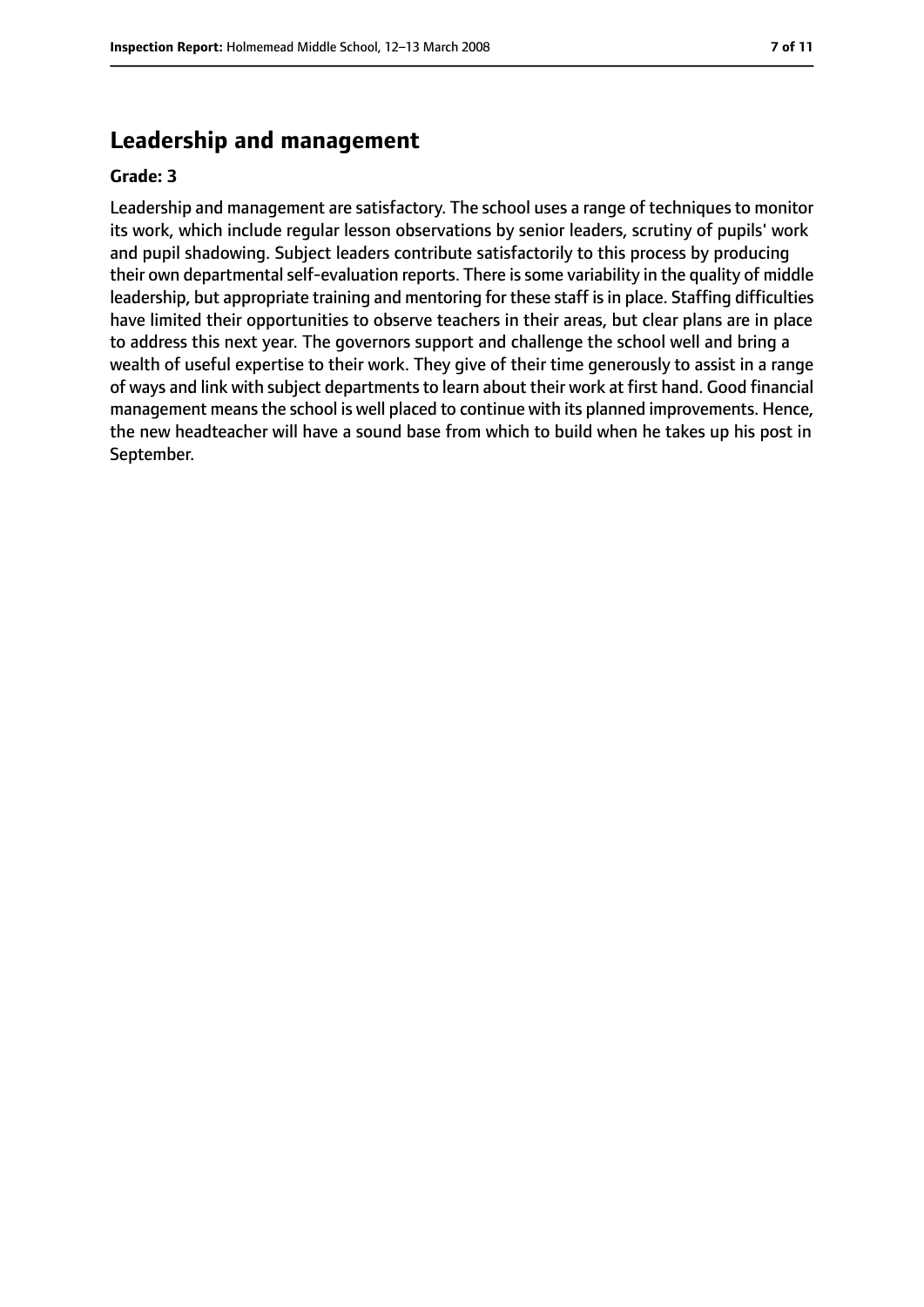**Any complaints about the inspection or the report should be made following the procedures set out in the guidance 'Complaints about school inspection', which is available from Ofsted's website: www.ofsted.gov.uk.**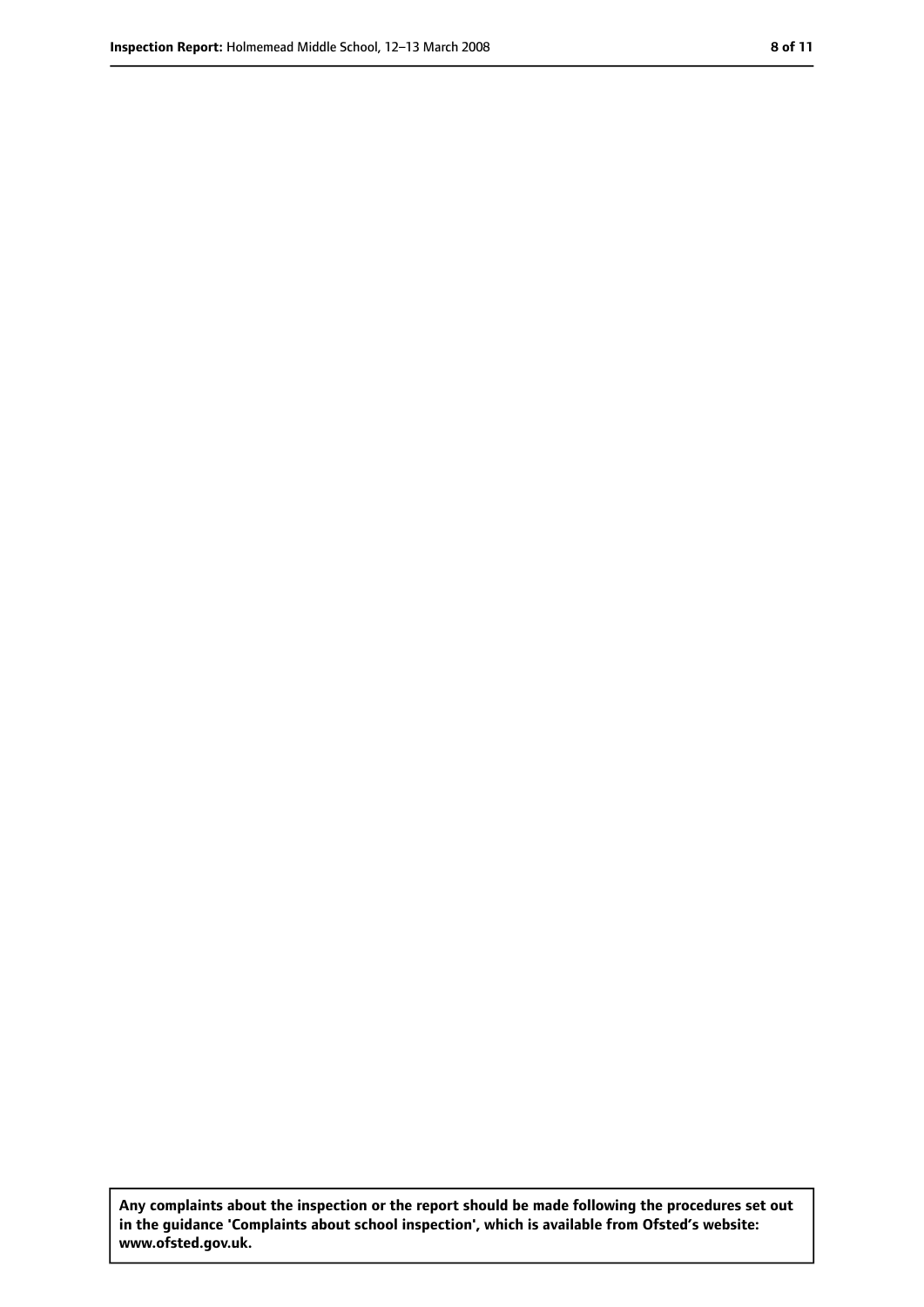#### **Annex A**

### **Inspection judgements**

| Key to judgements: grade 1 is outstanding, grade 2 good, grade 3 satisfactory, and | <b>School</b>  |
|------------------------------------------------------------------------------------|----------------|
| grade 4 inadequate                                                                 | <b>Overall</b> |

### **Overall effectiveness**

| How effective, efficient and inclusive is the provision of education, integrated<br>care and any extended services in meeting the needs of learners? |     |
|------------------------------------------------------------------------------------------------------------------------------------------------------|-----|
| Effective steps have been taken to promote improvement since the last<br>inspection                                                                  | Yes |
| How well does the school work in partnership with others to promote learners'<br>well-being?                                                         |     |
| The capacity to make any necessary improvements                                                                                                      |     |

### **Achievement and standards**

| How well do learners achieve?                                                                               |  |
|-------------------------------------------------------------------------------------------------------------|--|
| The standards <sup>1</sup> reached by learners                                                              |  |
| How well learners make progress, taking account of any significant variations between<br>groups of learners |  |
| How well learners with learning difficulties and disabilities make progress                                 |  |

### **Personal development and well-being**

| How good is the overall personal development and well-being of the<br>learners?                                  |  |
|------------------------------------------------------------------------------------------------------------------|--|
| The extent of learners' spiritual, moral, social and cultural development                                        |  |
| The extent to which learners adopt healthy lifestyles                                                            |  |
| The extent to which learners adopt safe practices                                                                |  |
| How well learners enjoy their education                                                                          |  |
| The attendance of learners                                                                                       |  |
| The behaviour of learners                                                                                        |  |
| The extent to which learners make a positive contribution to the community                                       |  |
| How well learners develop workplace and other skills that will contribute to<br>their future economic well-being |  |

### **The quality of provision**

| $\mid$ How effective are teaching and learning in meeting the full range of the $\mid$<br>learners' needs? |  |
|------------------------------------------------------------------------------------------------------------|--|
| How well do the curriculum and other activities meet the range of needs  <br>and interests of learners?    |  |
| How well are learners cared for, guided and supported?                                                     |  |

 $^1$  Grade 1 - Exceptionally and consistently high; Grade 2 - Generally above average with none significantly below average; Grade 3 - Broadly average to below average; Grade 4 - Exceptionally low.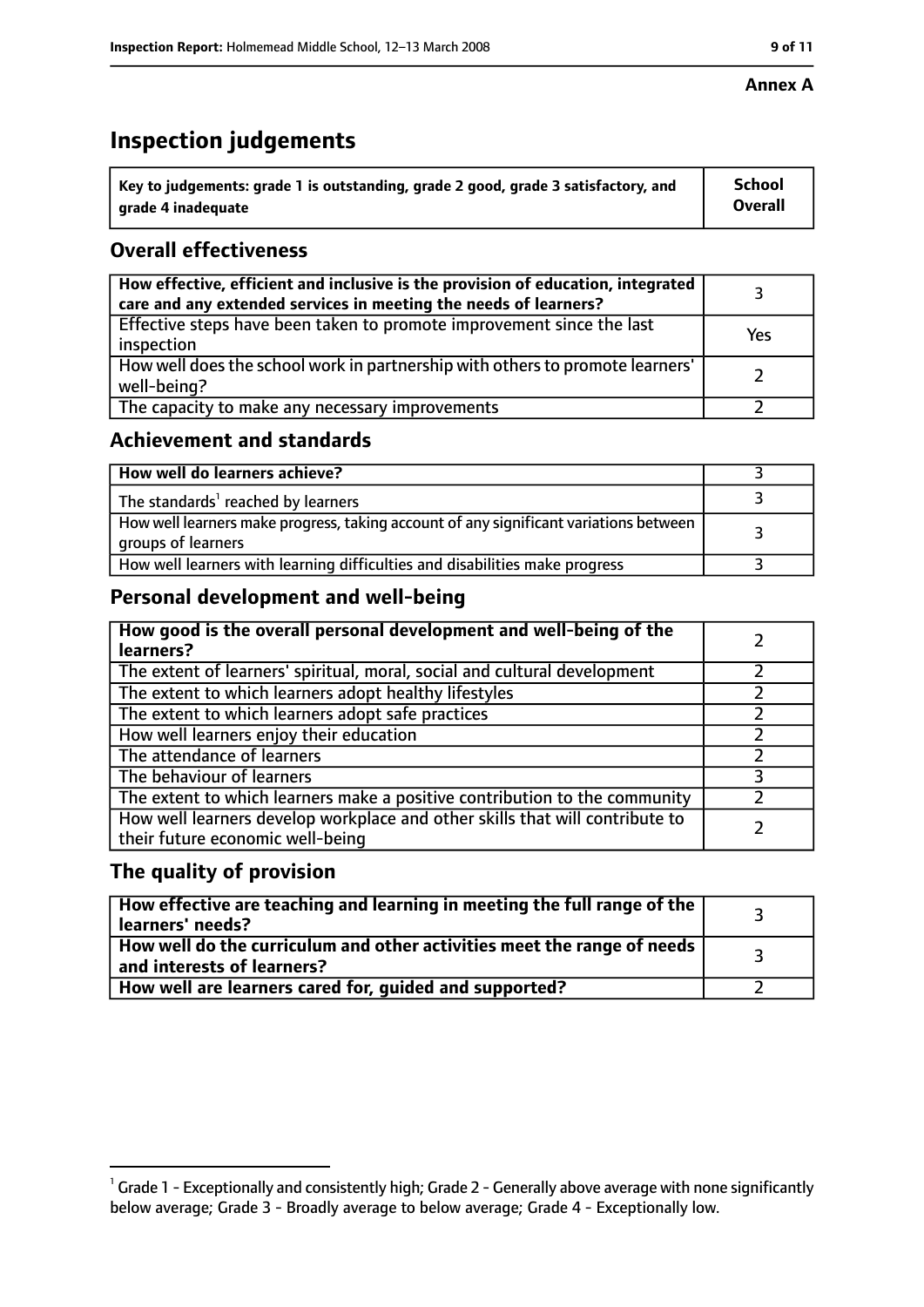## **Leadership and management**

| How effective are leadership and management in raising achievement<br>and supporting all learners?                                              |     |
|-------------------------------------------------------------------------------------------------------------------------------------------------|-----|
| How effectively leaders and managers at all levels set clear direction leading<br>to improvement and promote high quality of care and education |     |
| How effectively leaders and managers use challenging targets to raise standards                                                                 | 3   |
| The effectiveness of the school's self-evaluation                                                                                               |     |
| How well equality of opportunity is promoted and discrimination tackled so<br>that all learners achieve as well as they can                     | 3   |
| How effectively and efficiently resources, including staff, are deployed to<br>achieve value for money                                          | 3   |
| The extent to which governors and other supervisory boards discharge their<br>responsibilities                                                  |     |
| Do procedures for safequarding learners meet current government<br>requirements?                                                                | Yes |
| Does this school require special measures?                                                                                                      | No  |
| Does this school require a notice to improve?                                                                                                   | No  |